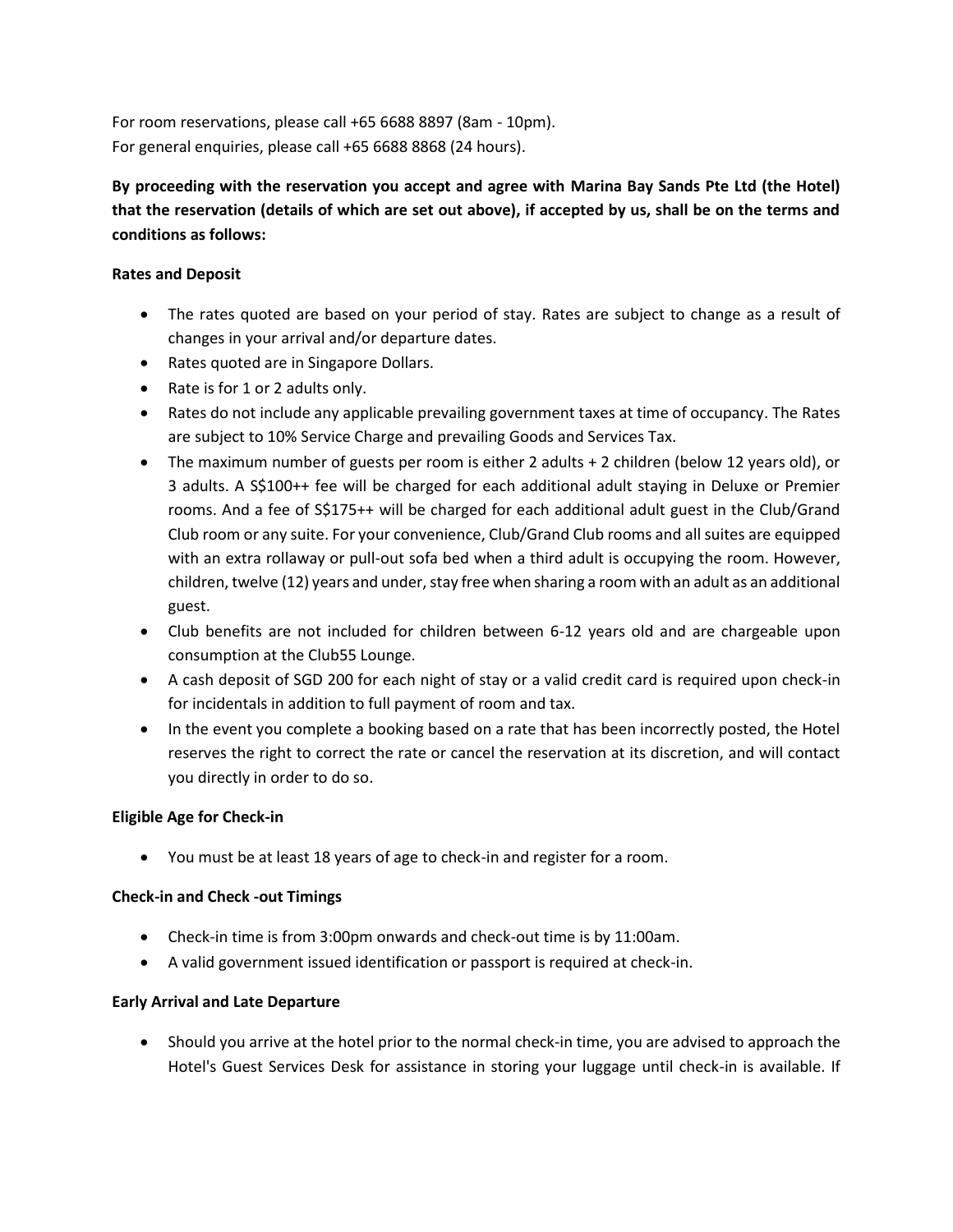arriving early, you are also advised to consider making a reservation for the evening prior to your arrival.

- Late check-outs are available on request subject to room availability and occupancy level.
- Please check with the Hotel's Front Desk at least 24 hours prior to your departure on availability of late check-out. A half-day room charge may be incurred for late check-out between 12pm to 6pm and a full day room charge may be incurred for late check-out after 6pm.

## **Credit Card Information**

- A valid credit card is required to secure your reservation.
- Upon reservation, credit card will be charged for the amount indicated on the booking confirmation page and email.
- The Hotel accepts Visa, MasterCard, American Express, and JCB credit cards. Debit Cards are not accepted. China Union Pay is also accepted.
- With effect from **15 January 2015**, Diners Club credit cards will no longer be accepted for Hotel and other ancillary services as a mode of payment.
- Exchange rates are applicable at time of reservation, but are subject to currency fluctuations and billing will be at the prevailing exchange rate upon completion of your stay.

# **Cancellation Policy**

- Reservations made over 16 18 September 2016, 31 December 2016 and 1 January 2017, require full pre-payment and are non-cancellable, non-amendable and non-refundable. The entire period of your stay, inclusive of nights before and after the dates listed above, will be charged to your credit card upon reservation.
- No name change is allowed.
- In the event of no-show, a fee of one night's room charge (inclusive of any applicable prevailing government tax) will be charged to your credit card provided at the time of reservation.

### **Group Reservations**

 For reservations for groups of 10 rooms and above, please email the Hotel at groups@marinabaysands.com.

### **Sands Rewards LifeStyle Membership**

- **Sign-up for FREE Sands Rewards LifeStyle membership<sup>1</sup> to enjoy up to 50% savings and more!** 
	- **Complimentary<sup>2</sup> 1** ArtScience Museum ticket upon purchase of 1 standard ticket.
	- Up to **15% savings** on Banyan Tree Spa's body massages.
	- **Earn and redeem rewards** at over 175 dining and shopping outlets, hotel stays and more!

### **Child Breakfast Charge**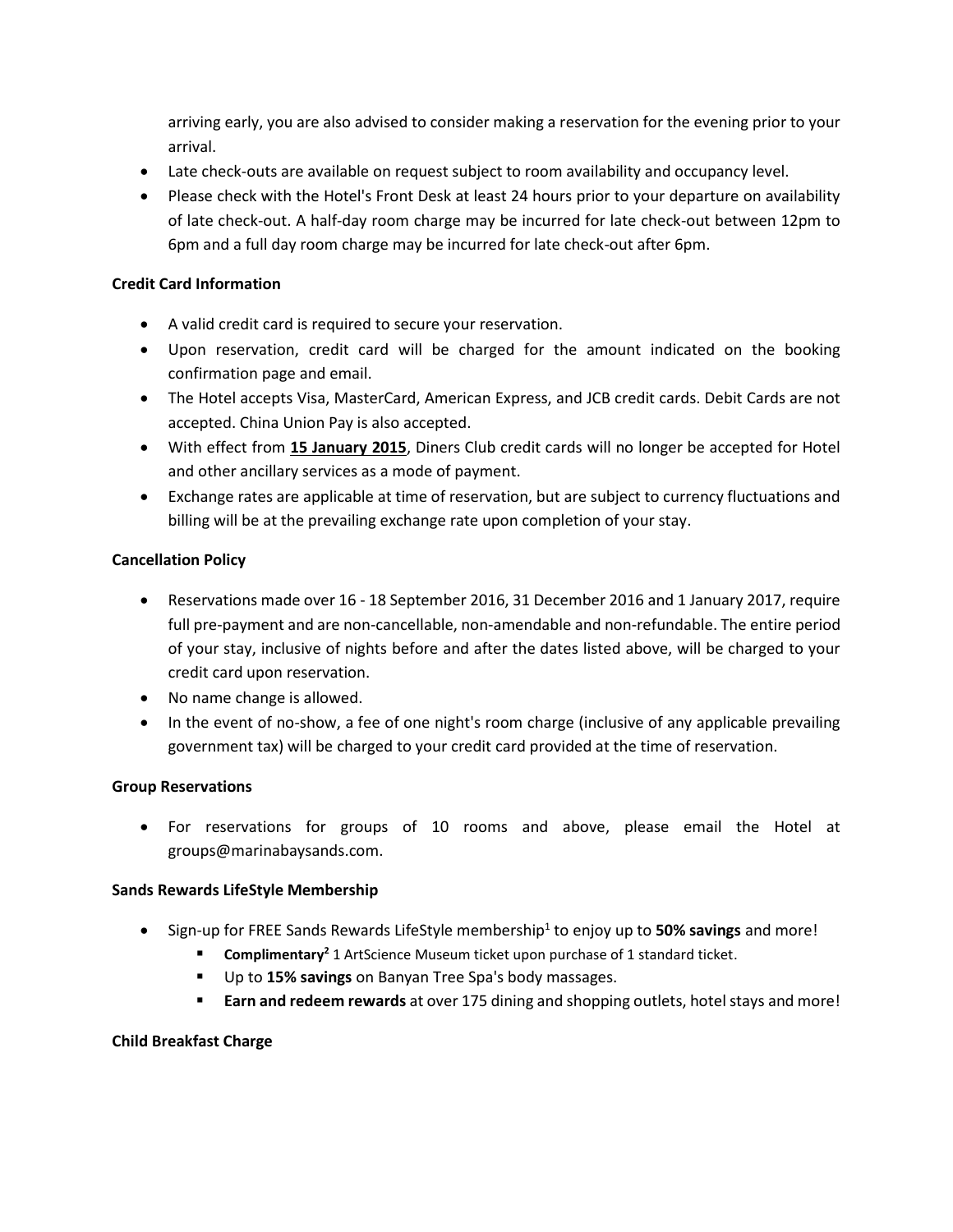All rooms and suite rates do not include child breakfast charge. Child breakfast charge is applicable for any child between 6-12 years old. Breakfast for children 5 years and under is free. Child breakfast is chargeable to guest account at walk-in price upon consumption.

# **Further Information**

- No gatherings and parties of any nature are allowed. The hotel reserves the right to evict any additional occupants in the room.
- This reservation is not transferable. No name change is allowed.

# **General Provisions**

- By proceeding with the reservation, you further agree and acknowledge that if the reservation is accepted by the Hotel, your stay subsequently shall be subject to the Hotel's standard terms and conditions of stay.
- The Hotel may, at its absolute discretion, cancel the reservation if the Hotel is of the opinion that the reservation information provided is falsified or incomplete.
- The Hotel shall be entitled to vary, amend and/or otherwise change these terms and conditions at any time without prior notice.
- You shall indemnify and hold the Hotel harmless in respect of any liability, loss, damage, cost and expense of any nature arising out of, and/or in connection with the acceptance of the reservation by the Hotel.
- The Hotel shall not be liable for any losses, damages, costs or expenses incurred by you as a result of any cancellation of the reservation by the Hotel.
- The reservation and the terms and conditions set out hereto shall be governed in accordance with the law of the Republic of Singapore.
- The Contracts (Rights of Third Parties) Act ((Cap. 53B) shall apply.

# **Additional Terms & Conditions for Singapore Night Race Offer**

- Full prepayment is required upon booking. Bookings are non-refundable, non-cancellable and non-amendable.
- Bookings must be made by 19 June 2016.
- At least 3 consecutive stay dates are required to book this offer.
- Rate is inclusive of hotel room stay in Deluxe, Premier or Club Rooms.
- Rates and room availability are subject to change.
- Offer is restricted to 9 or fewer rooms and is not valid for group bookings.
- Any extension or amendment in the duration of stay, after initial booking confirmation, is subject to availability and at the Hotel's Best Available Rate.
- This offer cannot be used in conjunction with other promotional offers.
- This offer is non-commissionable to Travel Agents.
- Marina Bay Sands may change these terms or terminate this program without notice. In the event of any dispute, the decision of Marina Bay Sands Pte Ltd is final and binding.